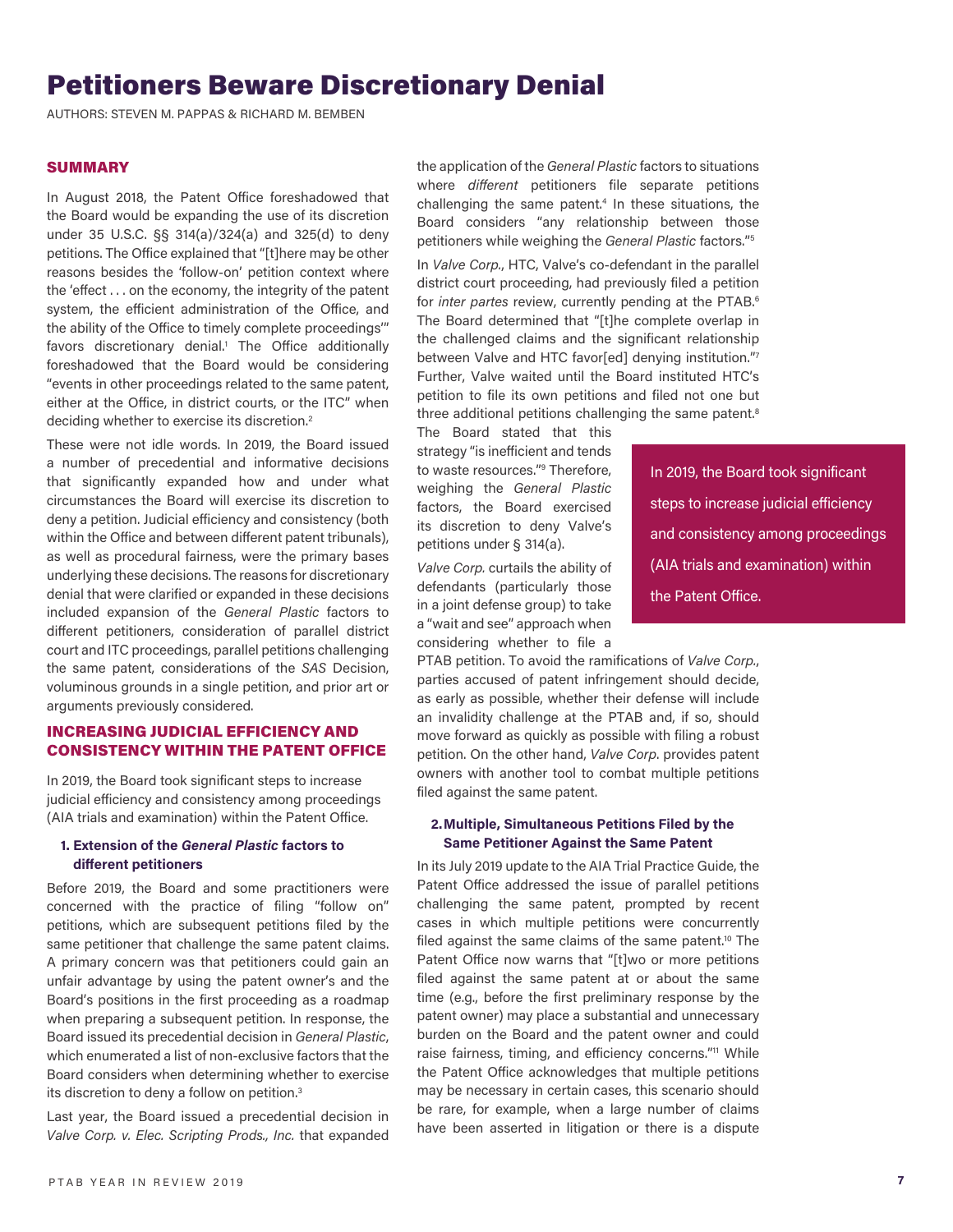about a patent's priority date requiring arguments under multiple prior art references.12

When multiple petitions are filed, the July 2019 Update states that the petitioner should identify, in either the petition or a separate paper: "(1) a ranking of the petitions in the order in which it wishes the Board to consider the merits, if the Board uses its discretion to institute any of the petitions, and (2) a succinct explanation of the differences between the petitions, why the issues addressed by the differences are material, and why the Board should exercise its discretion to institute additional petitions if it identifies one petition that satisfies petitioner's burden under 35 U.S.C. § 314(a)."13

In practice, petitioners should consider whether multiple prior art grounds are needed to challenge a single patent. In the interests of judicial efficiency and fairness to patent owners, the Board is unlikely to institute multiple petitions against the same patent absent exceptional circumstances. A petitioner in this position should clearly explain why they would be unfairly disadvantaged in the case that only one petition is instituted, referencing the example rationales in the Office Trial Practice Guide July 2019 Update when possible.

# **3.Impact of** *SAS Institute Inc. v. Iancu***: Exercising Discretion When Too Few Grounds Meet the Standard for Institution**

Following *SAS Institute Inc. v. Iancu*, the Board is required to either (a) institute as to all claims challenged in a petition on all grounds presented in the petition, or (b) deny institution of the petition entirely. In other words, the Board is no longer free to choose which claims or grounds to institute and must institute or deny the petition as a whole.

Importantly, even if the Board determines that there is a reasonable likelihood that the petitioner would prevail with respect to at least one of the claims challenged in a petition, 35 U.S.C. §§ 314(a) and 324(a) nevertheless provide the Board discretion to deny institution. The Board designated as informative two cases addressing this issue on April 5, 2019—*Deeper, UAB v. Vexilar, Inc.*  and *Chevron Oronite Co. v. Infineum USA L.P*. In each of these cases, the Board denied institution in the interest of efficiency, because the petitioner did not establish a reasonable likelihood of prevailing on the majority of challenged claims.

In *Deeper, UAB v. Vexilar, Inc.*, the Board determined that institution of 23 claims under four grounds "would not be an efficient use of the Board's time and resources" when institution was only warranted for two claims and one ground.14 Similarly, in *Chevron Oronite Co. v. Infineum USA L.P.*, the Board determined that the petitioner demonstrated, "at most, a reasonable likelihood of prevailing with respect to two dependent claims out of a total of twenty challenged claims," and institution would not be "an efficient use of the Board's time and resources."15 Patent owners should keep these cases in

mind when faced with a petition that is deficient with respect to a large number of claims or grounds.

# **4.Voluminous Grounds in a Single Petition**

The Board also clarified that voluminous and excessive grounds presented in a petition can serve as a justification for denial under § 314(a). For example, in *Adaptics Ltd. v. Perfect Co.*, the Board concluded that the petition contained "voluminous and excessive grounds," including a "catch-all" ground asserting every combination of ten different references.<sup>16</sup> The Board then denied institution of the petition "in the interests of efficient administration of the Office and integrity of the patent system and as a matter of procedural fairness to Patent Owner."<sup>17</sup>

#### **5.Denial Under § 325(d) Based on Prior Art or Arguments Previously Considered**

35 U.S.C. § 325(d) provides the Board discretion to deny a petition based on whether the same or substantially the same prior art or arguments were previously presented to the Patent Office. In exercising this discretion, the Board considers certain non-exclusive factors, and the PTAB designated these factors as precedential on August 2, 2019.18

These non-exclusive factors include: (1) the similarities and material differences between the asserted art and the prior art involved during examination; (2) the cumulative nature of the asserted art and the prior art evaluated during examination; (3) the extent to which the asserted art was evaluated during examination; (4) the extent of the overlap between the arguments made during examination and the manner in which a petitioner relies on the prior art or a patent owner distinguishes the prior art; (5) whether a petitioner has pointed out sufficiently how the Examiner erred in evaluating the asserted prior art; and (6) the extent to which additional evidence and facts presented in the petition warrant reconsideration of the prior art or arguments.19

Use of these factors in denying institution of a petition prevents the Patent Office from duplicating work already performed, as well as the patent owner from expending resources to repeatedly defend a patent against the same or similar prior art and arguments. Thus, petitions asserting art or arguments similar to those already considered by the Patent Office should be accompanied by substantial explanation of why the petition warrants consideration by the PTAB. Furthermore, petitioners should consider not only art and arguments examined during prosecution, but also petitions previously filed by other parties.<sup>20</sup>

# INCREASING JUDICIAL EFFICIENCY AND CONSISTENCY AMONG PATENT TRIBUNALS

In 2019, the Board also expanded its use of discretion to deny petitions in the interest of judicial efficiency among different patent tribunals, including both U.S. District Courts and the International Trade Commission (ITC).